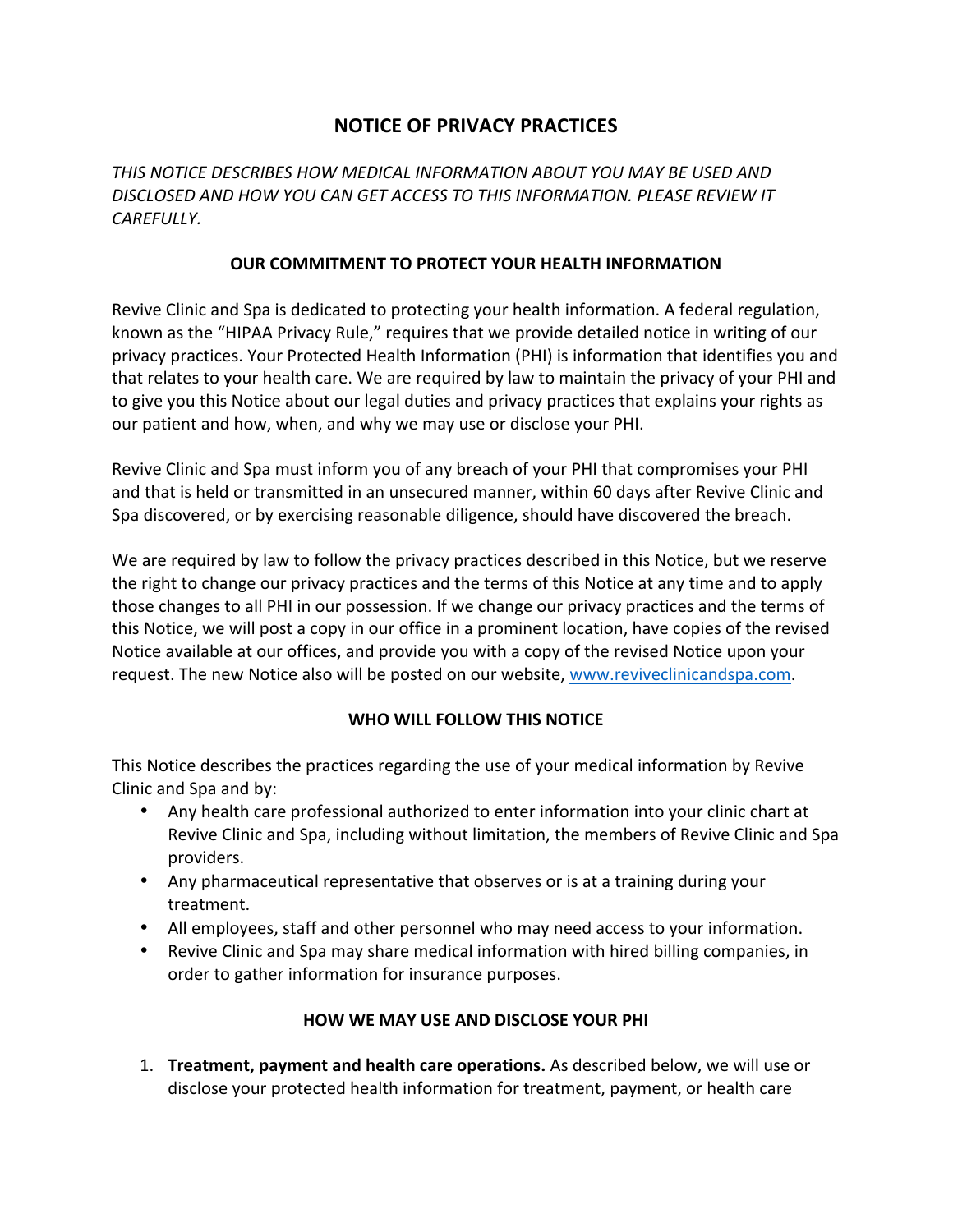operations. The examples below do not list every possible use or disclosure in a category.

- a. Treatment: We may use and disclose PHI about you to provide, coordinate or manage your health care and related services We may consult with other health care providers regarding your treatment and coordinate and manage your health care with others. For example, we may use and disclose PHI about you when you need a prescription, lab work, x-ray or other health care services. We may also use and disclose PHI about you when referring you to another health care provider. For example, if you are referred to another physician, we may disclose PHI to your new health care provider regarding whether you are allergic to any medications. We may also disclose PHI about you for the treatment activities of another health care provider. For example, we may send a report about your care from us to an outside provider so that the other provider may treat you.
- b. Payment: We may use and disclose PHI so that we can bill and collect payment for the treatment and services provided to you. For example, we may send your insurance company a bill for services or release certain medical information to your health insurance company so that it can determine whether your treatment is covered under the terms of your health insurance policy We also may use and disclose PHI for billing, claims management, and collection activities. We may also disclose PHI to another health care provider or to a company or health plan required to comply with the HIPAA Privacy Rule for the payment activities of that health care provider, company, or health plan. For example, we may allow a health insurance company to review PHI relating to their enrollees to determine the insurance benefits to be paid for their enrollees' care.
- c. Health Care Operations: We may use and disclose PHI in performing certain business activities which are called health care operations. Some examples of these operations include our business, accounting and management activities. These health care operations also may include quality assurance, utilization review, and internal auditing, such as reviewing and evaluating the skills, qualifications, and performance of health care providers taking care of you and our other patients and providing training programs to help students develop or improve their skills. If another health care provider, company, or health plan that is required to comply with the HIPAA Privacy Rule has or once had a relationship with you, we may disclose PHI about you for certain health care operations of that health care provider or company. For example such health care operations may include assisting with legal compliance activities of that health care provider or company.
- 2. **Communications to you from our clinic:** we may use or disclose medical information in order to contact you as a reminder that you have an appointment for treatment or medical care, to tell you about or recommend possible treatment options or alternatives that may be of interest to you, or to inform you about health-related benefits or services that may be of interest to you.
- 3. **Communication to Others if You Agree or Do Not Object:** We may also use or disclose your PHI in the following circumstances. However, except in emergency situations, we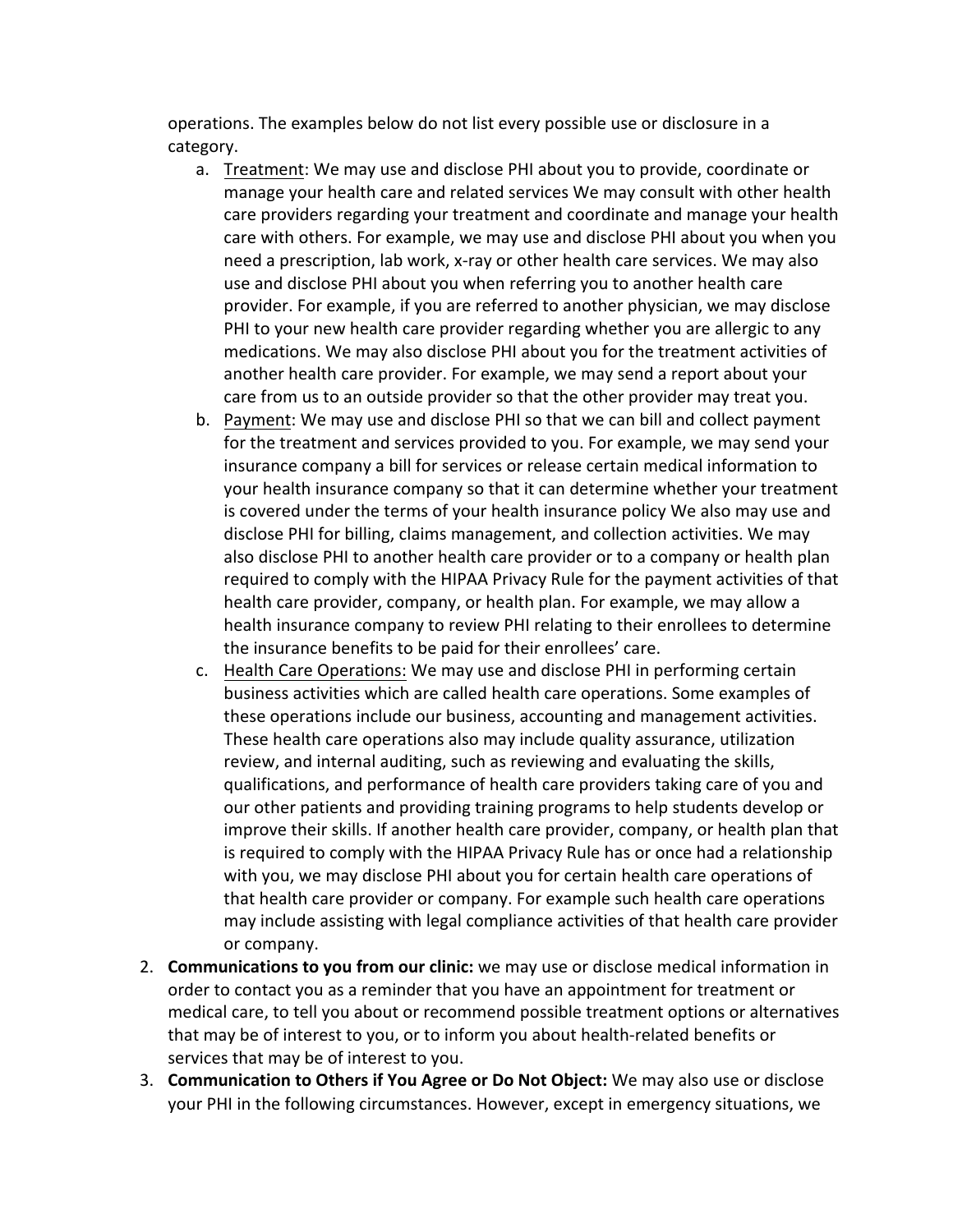will inform you of our intended action prior to making any such uses and disclosures and will, at that time, offer you the opportunity to object.

- a. Notifications to Family/Friends: We may disclose PHI to your relative, close friend or any other person identified by you if the PHI is directly related to that person's involvement in your care or payment for your care. If you are unable to agree or object to such a disclosure, we may disclose such information as necessary if we determine that it is in your best interest based on our professional judgment. We may also use and disclose your health information for the purpose of locating and notifying your relatives or close personal friends of your location, general condition or death, and to organizations that are involved in those tasks during disaster situations.
- 4. **Other Uses and Disclosures Authorized By the HIPAA Privacy Rule.** We may use and disclose PHI about in you in the following circumstance, without your authorization or an opportunity to object, provided that we comply with certain legal conditions set forth in the HIPAA Privacy Rule.
	- a. Required by Law: We may use or disclose PHI as required by federal, state, or local law if the disclosure complies with the law and is limited to the requirements of the law.
	- b. Public Health Activities: We may disclose PHI to public health authorities or other authorized persons to carry out certain activities related to public health, including to:
		- i. Prevent or control disease, injury, or disability or report disease, injury, birth, or death.
		- ii. Report child abuse or neglect.
		- iii. Report information regarding the quality, safety, or effectiveness of products or activities regulated by the federal Food and Drug Administration.
		- iv. Notify a person who may have been exposed to a communicable disease in order to control who may be at risk of contracting or spreading the disease, or report to employers, under limited circumstances, information related primarily to workplace injuries or illness or workplace medical surveillance.
		- v. We may make your PHI available electronically through an electronic health information exchange/Iowa Health Information Network (HEI/IHIN). An HIE/IHIN is a system that facilitates the exchange of electronic health records or other clinical or public health information between its participants. As a participant in an HIE/IHIN, we may provide your health information to other health care providers and health purposes. Participation in an HIE/IHIN also permits us to access their information about you for our treatment, payment and healthcare operations purposes.
	- c. Abuse, Neglect, or Domestic Violence. We may disclose PHI to proper government authorities if we reasonably believe that a patient has been a victim of domestic violence, abuse, or neglect.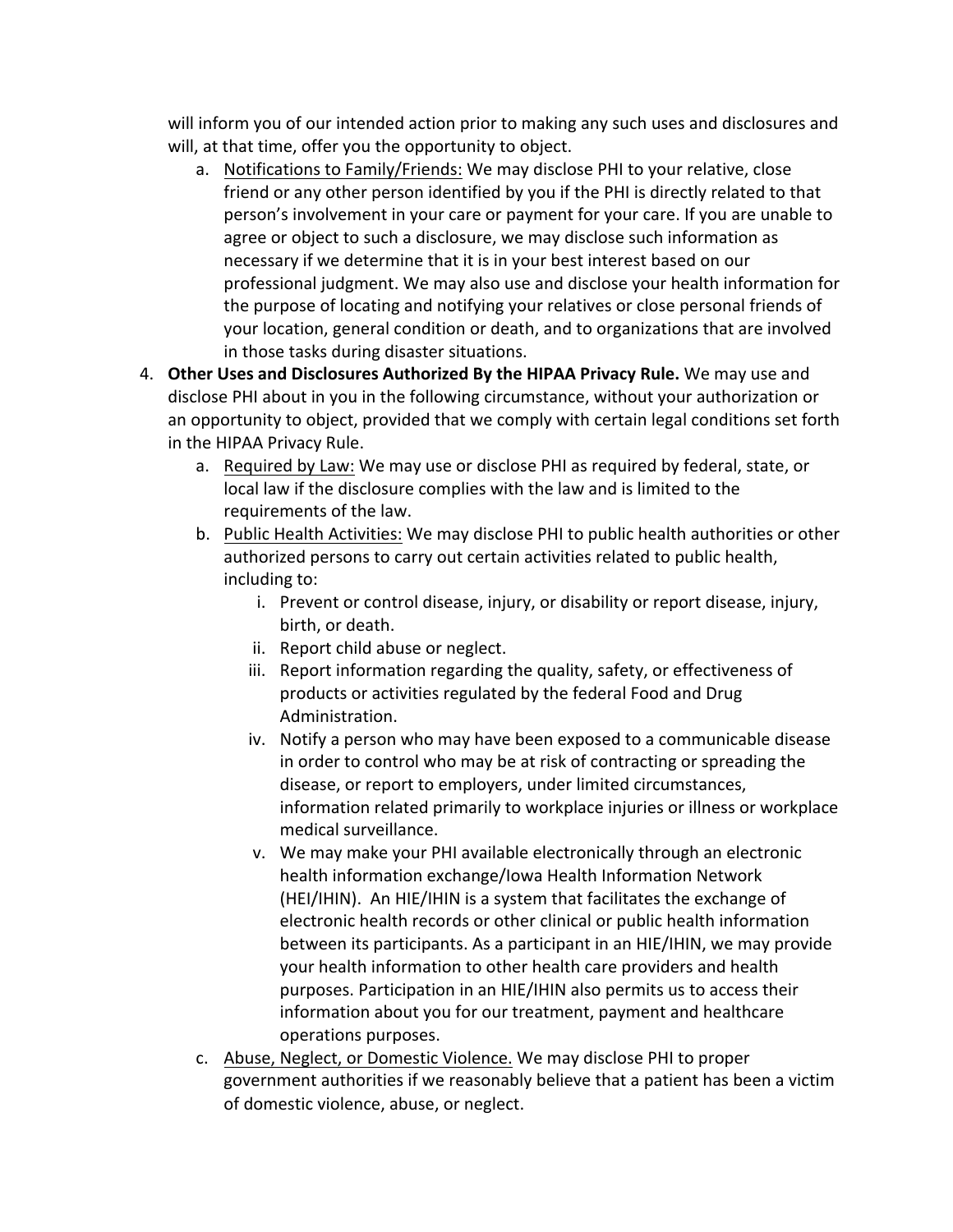- d. Health Oversight. We may disclose PHI to a health oversight agency for oversight activities including, for example, audits, investigations, inspections, licensure and disciplinary activities and other activities conducted by health oversight agencies to monitor the health care system, government health care programs, and compliance with certain laws.
- e. Legal Proceedings. We may disclose PHI as expressly required by a court or administrative tribunal order or in compliance with state law in response to subpoenas, discovery requests or other legal process when we receive satisfactory assurances that efforts have been made to advise you of the request or to obtain an order protecting the information requested.
- f. Law Enforcement. We disclose PHI to law enforcement officials under certain specific conditions where the disclosure is:
	- i. About a suspected crime victim if the person agrees or, under limited circumstances, we are unable to obtain the person's agreement because of incapacity or emergency. The alert law enforcement of a death that we suspect was the result of criminal conduct. In response to authorized legal process or required by law. To identify or locate a suspect, fugitive, material witness, or missing person about a crime or suspected crime committed on our premises, or in response to a medical emergency not occurring on our premises, if necessary to report a crime.
- g. Coroners, Medical Examiners and Funeral Directors. We may disclose PHI regarding a deceased patient to a coroner, medical examiner or funeral director so that they may carry out their jobs. We also may disclose such information to a funeral director in reasonable anticipation of the patient's death.
- h. Organ Donation. We may disclose PHI to organizations that help procure, locate, and transplant organs in order to facilitate organ, eye, or tissue donation and transplantation.
- i. Threat to Health or Safety. In limited circumstances, we may disclose PHI when we have a good faith belief that the disclosure is necessary to prevent a serious and imminent threat to the health or safety of a person or to the public.
- j. Specialized Government Functions. We may disclose PHI for certain specialized government functions, such as military and veteran activities, national security and intelligence activities, protective services for the president and others, medical suitability determinations, and for certain correctional institutions or in other law enforcement custodial purposes.
- k. Compliance Review. We are required to disclose PHI to the Secretary of the United States Department of Health and Human Services when requested by the Secretary to review our compliance with the HIPAA Privacy Rule.
- l. Workers' Compensation. We may disclose PHI in order to comply with laws relating to workers' compensation or other similar programs.
- m. Research. For research purposes under certain limited circumstances for research projects that have been evaluated and approved through an approval process that takes into account patients' need for privacy. We must obtain a written authorization to use and disclose PHI about you for research purposes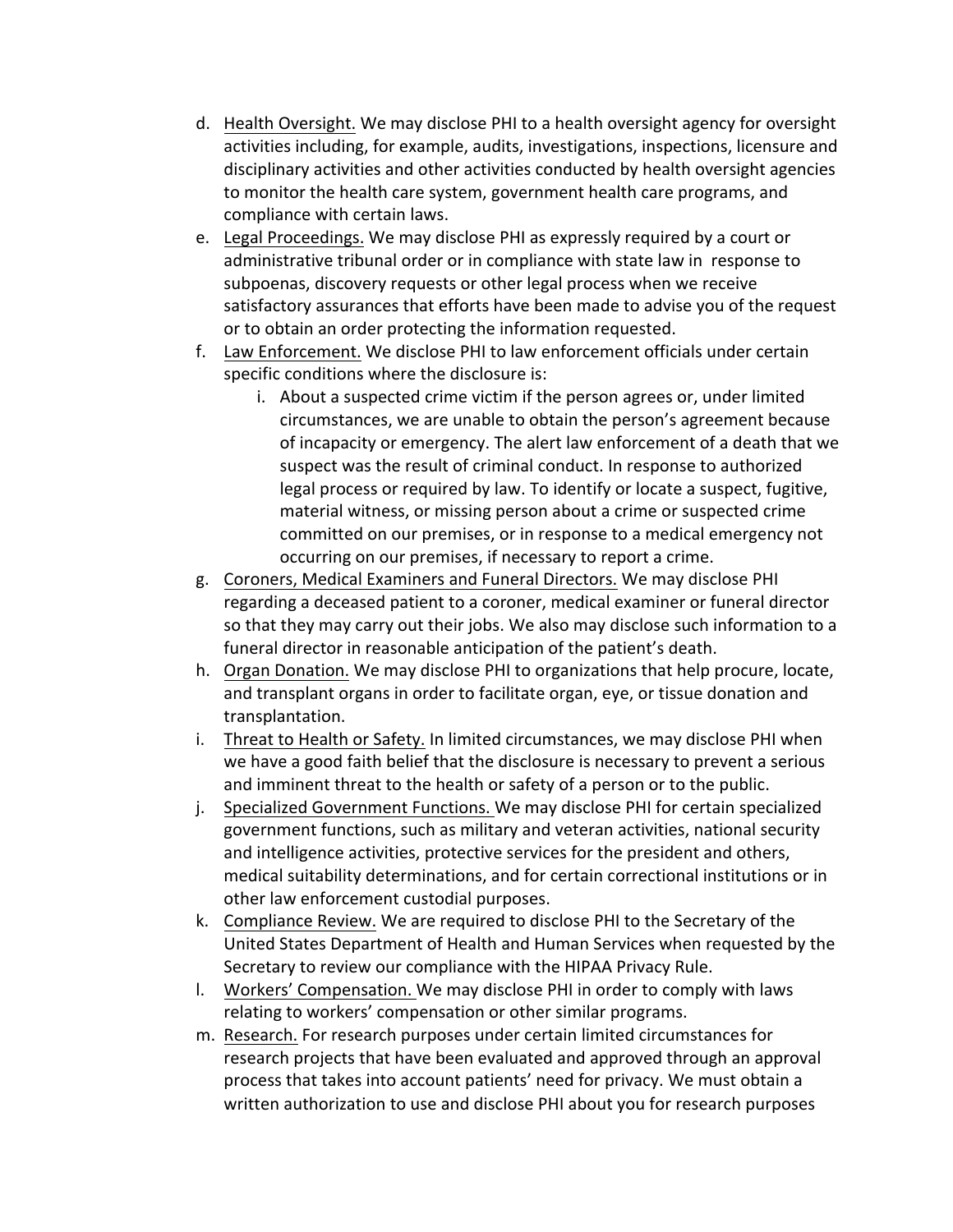except in situations where a research project meets specific, detailed criteria established by the HIPAA Privacy Rule to ensure the privacy of PHI.

- 5. **With Your Written Authorization:** We may use or disclose PHI for certain reasons only after we obtain your authorization. Some examples of how we may use or disclose your protected information after your authorization are:
	- a. *Psychotherapy Notes*. We will not use or disclose any notes from a mental health professional without your authorization except to carry out certain treatment, payment or health care operations including allowing the note taker to use them for treatment, using the notes for training programs, or using the notes in defense of a legal proceeding.
	- b. *Marketing*. We will not use or disclose PHI for marketing unless you have given permission for use of photos..
	- c. Sale of Protected Information. We will not accept payment of any kind for PHI.

All other uses and disclosures of your PHI will be made only with your written authorization. If you have *authorized us* to use or disclose PHI about you, you may revoke your authorization at any time, except to *the extent that* we have already taken action based on your authorization.

6. Right to opt-out of Health Information Exchange/Iowa Health Information Network (HIE/IHIN): Obtain and complete an opt-out form with Revive Clinic and Spa. You may directly opt-out by visiting www.lowaEHealth.org and complete the electronic form.

#### *COMPLAINTS*

If you believe your privacy rights have been violated, you may file a complaint with us, or the Secretary of the United States Department of Health and Human Services. To file a complaint with our office, please contact our Privacy Officer. We will not take action against you or retaliate against you in any **way for filing a complaint.**

#### Q*UESTIONS*

If you have any questions or need additional information about this Notice, please contact our Privacy **Officer** 

#### *PRIVACY OFFICER*

You may contact our Privacy Officer at the following address and phone number:

Privacy Officer Revive Clinic and Spa 1850 SW Plaza Shops Ln, STE A Ankeny, IA 50023 515-965-5677

Effective Date: This notice was published and first became effective on December  $29^{th}$ , 2019.